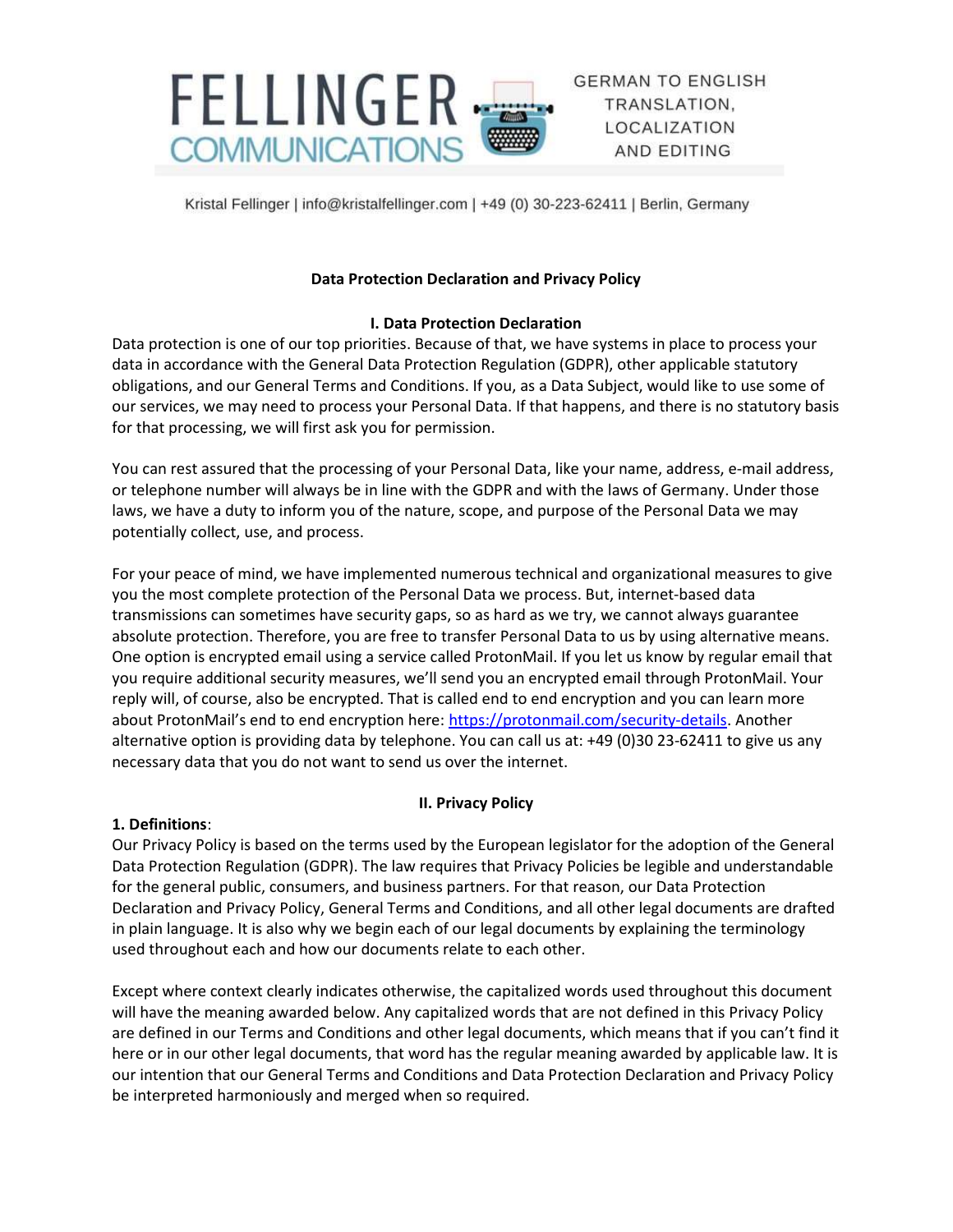1.1 Consent: is any freely given, specific, informed and unambiguous indication given by you of your wishes, by which you, either by a statement or by a clear affirmative action, let us know that you agree to the processing of Personal Data relating to you.

1.2 Controller or Controller Responsible for the Processing: is the natural or legal person, public authority, agency or other body which, alone or together with others, determines how and why Personal Data will be processed. In some cases, the how and the why of such processing are up to Union or Member State law. When that is the case, that same law may also determine who the Controller is or what specific criteria must be followed to appoint the Controller.

1.3 Data Subject: is any "identified or identifiable natural person" whose Personal Data is processed by the Controller Responsible for the Processing. If you're wondering what we mean by "identified or identifiable natural person," it's simply someone who can be identified, directly or indirectly, by reference to an "identifier." Identifiers are criteria like a person's name, identification number, location data, online identifier or one or more factors specific to that person's physical, physiological, genetic, mental, economic, cultural or social identity.

1.4 Personal Data: is any information relating to an identified or identifiable natural person ("you" or a "Data Subject").

1.5 Processing: is any operation or set of operations that is performed on Personal Data or on sets of Personal Data, regardless of whether or not it is done by automated means. This can include collecting, recording, organizing, structuring, storing, adapting or altering, retrieving, consulting, using, disclosing by transmission, disseminating or otherwise making available, aligning or combining, restricting, erasing or destroying data.

1.6 Processor: is a natural or legal person, public authority, agency or other body that processes Personal Data on behalf of the Controller.

1.7 Profiling: is any form of automated processing of Personal Data that involves using Personal Data to evaluate certain personal aspects relating to a natural person. In particular, it may involve analyzing or predicting aspects concerning that natural person's performance at work, or their economic situation, health, personal preferences, interests, reliability, behavior, location or movements.

1.8 Pseudonymization: is the processing of Personal Data in such a manner that it can no longer be attributed to a specific person without resorting to additional information, provided that such additional information is kept separately and is subject to technical and organizational measures to ensure that the Personal Data are not attributed to an identified or identifiable natural person.

1.9 Recipient: is a natural or legal person, public authority, agency or another body, to which the Personal Data are disclosed, whether they are a Third Party or not. However, public authorities who may receive Personal Data in the framework of a particular inquiry in accordance with Union or Member State law will not be regarded as recipients under the GDPR. The processing of those data by those public authorities will be in compliance with applicable data protection rules according to the purposes of the processing.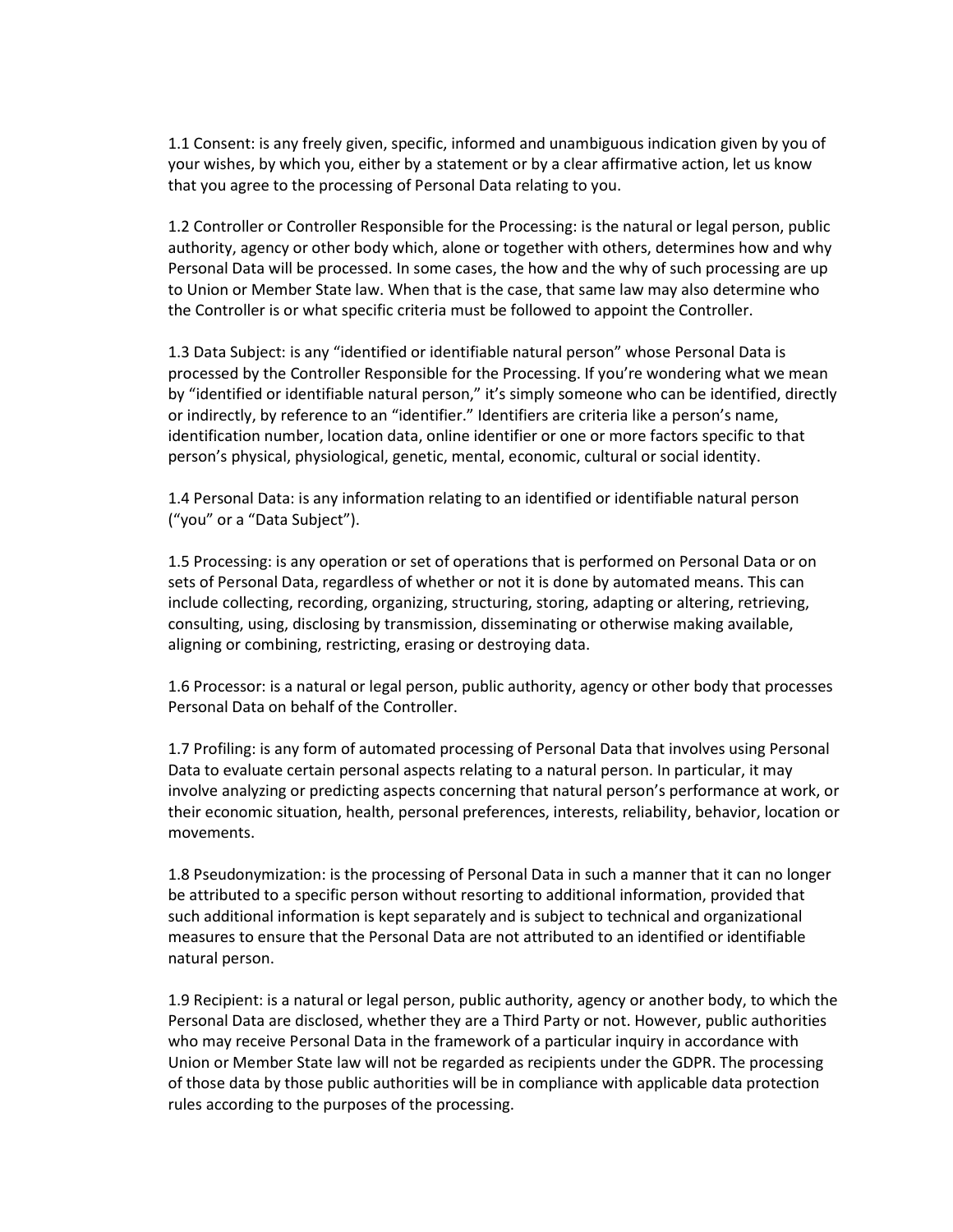1.10 Restriction of Processing: means marking stored Personal Data with the aim of limiting their processing in the future.

1.11 Third Party: is a natural or legal person, public authority, agency or body other than the Data Subject, Controller, Processor and persons who, under the direct authority of the Controller or processor, are authorized to process Personal Data.

### 2. Collection of General Data and Information

Our website collects a series of general data and information when a Data Subject or automated system calls up the website. This general data and information are stored in the server log files. We may collect the following: (1) the browser types and versions used, (2) the operating system used by the accessing system, (3) the website from which an accessing system reaches our website ("referrers"), (4) the subwebsites, (5) the date and time ("timestamp") of access to the internet site, (6) an internet protocol address ("IP address"), (7) the internet service provider ("ISP") of the accessing system, and (8) any other similar data and information that may be used in the event of attacks on our information technology systems.

When using these general data and information, we **do not** draw any conclusions about you as the Data Subject. This information is only used for the following purposes: (1) to deliver the content of the website correctly, (2) to optimize the content of the website as well as its advertisement, (3) to ensure the long-term viability of the information technology systems and website technology, and (4) to provide law enforcement authorities with the information they may request from us when we are required to do so by applicable law. Therefore, we analyze anonymously collected data and information statistically, with the aim of increasing the data protection and data security of our enterprise, and to ensure an optimal level of protection for the Personal Data we process. The anonymous data of the server log files are stored separately from all Personal Data provided by a Data Subject.

#### 3. Cookies

Our website uses Cookies. Cookies are text files that are stored in a computer system through an internet browser.

Many internet sites and servers use cookies. Many cookies contain a "cookie ID." A cookie ID is a unique identifier of the cookie. It consists of a character string which internet pages and servers can assign to the specific internet browser in which the cookie was stored. This allows visited internet sites and servers to differentiate the individual browser of the subject from other internet browsers that contain other cookies. A specific internet browser can be recognized and identified using the unique cookie ID.

Through the use of cookies, we can provide you with more user-friendly services that would not be possible without the cookie setting.

You may, at any time, prevent the setting of cookies through our website by changing the setting of your internet browser. In fact, you may permanently deny the setting of cookies. In addition, already set cookies may be deleted at any time via an internet browser or other software programs. This is possible in all popular internet browsers. If you deactivate the setting of cookies in your internet browser, some of our website functions may not be entirely usable. If you wish to deactivate cookies on your internet browser and don't know how to do that, we recommend that you visit your internet browser's Help section for instructions.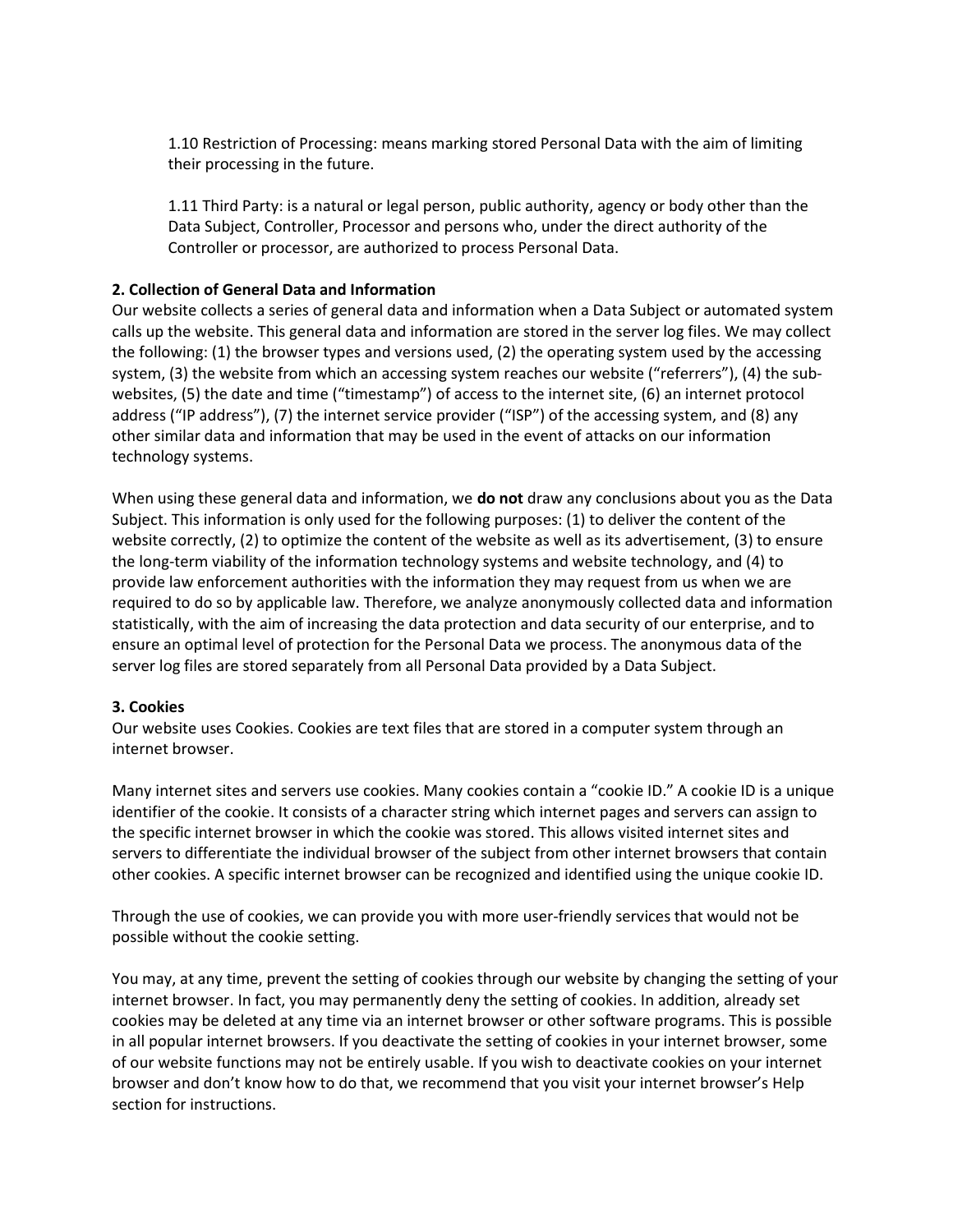#### 4. Contact Form and email

Our website contains information that enables you to quickly contact us by an email address provided on the website and an opt-in Contact Form. If you, as a Data Subject, contact us by email or by way of our Contact Form, the Personal Data transmitted by you will be client-side encrypted and stored in a client-side encrypted cloud. Such Personal Data transmitted on a voluntary basis by you to us will be stored for the purpose of contacting you back, marketing to you if you opt-in to any of our marketing options, or rendering service to you if you retain any of our services. However, that Personal Data will be deleted after it is no longer needed or after any statutory retention periods under applicable law have expired.

In addition, Personal Data that you transmit to us will only be transferred to Third Parties, including Vendors, if (i) required for the performance of a Project for which you have retained our services or (ii) if so required by law. In the event that your Personal Data is transferred for the purpose of performing a Project for which you have retained our service, that transfer will be done as described in our General Terms and Conditions of Service. We strongly encourage you to read those General Terms and Conditions thoroughly if you intend to retain our service and provide Personal Data to us.

### 5. Routine Deletion and Blocking of Personal Data

We will process and store your Personal Data only for the period necessary to achieve the purpose of marketing or performance of a Project for which you have retained our service, or for as long as we are required to do so by law. Should you retain our service, we will store your Project files, and other important business documents for 6 years, unless you ask us to delete the files earlier. However, if you ask us to delete Project files before that period expires, you may no longer make any quality-related or similar claims because, once we delete the files per your request, we have no way of verifying the merits of your claim.

Personal Data will routinely be blocked or deleted in accordance with legal requirements as soon as it is no longer needed for the purposes described above or as soon as any statutory retention periods under applicable law expire.

#### 6. Newsletter

We use Mailjet for marketing emails. Mailjet is, to the best of our knowledge, a GDPR certified company and we have a Data Protection Agreement in place with Mailjet for the purpose of protecting any of your Personal Data processed via Mailjet. Mailjet uses a double opt-in system to ensure your consent before emailing you for marketing purposes.

Double opt-in is when Data Subjects need to confirm their email address before being added to an email list and receive email communication from us. It is basically just the double confirmation of your subscription to our newsletter or any services that require your email details. This is done to ensure compliance with the GDPR. You will be able to easily opt-out of this service by clicking on the Unsubscribe option in any email you receive from us via Mailjet.

#### 7. Google Services

We have integrated Google Analytics on our website. Google Analytics is a web analytics service. Web analytics is the collection, gathering, and analysis of data about the behavior of visitors to websites. A web analysis service collects, among other things, data about the website from which a person has come (the "referrer"), which sub-pages were visited, or how often and for how long a sub-page was viewed.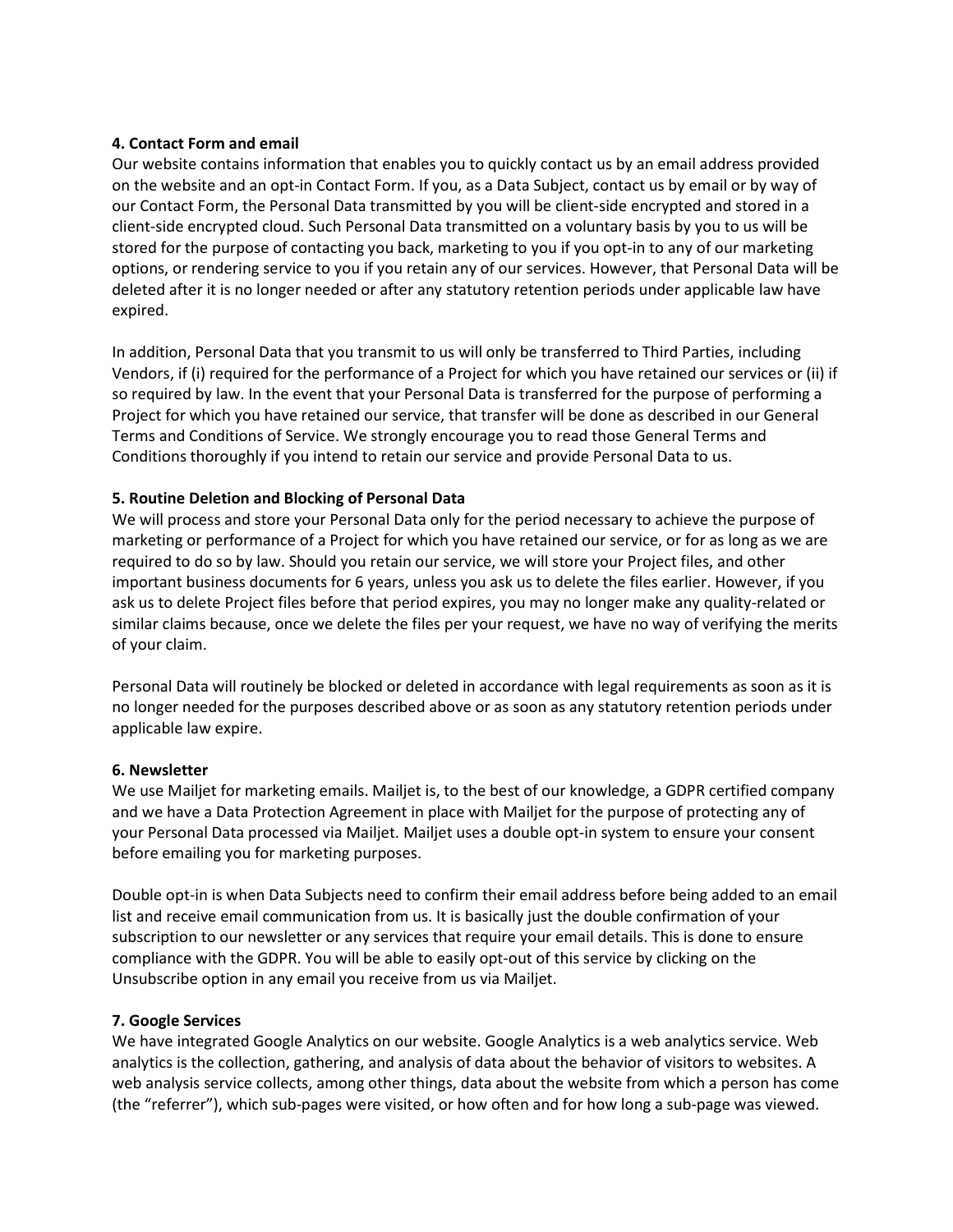Web analytics are mainly used for the optimization of a website and in order to carry out a cost-benefit analysis of internet advertising. Google Analytics places a cookie on the information technology system of the Data Subject. The definition of cookies is explained above under Section 3 (Cookies).

In addition, you have a right to object to the collection of data that are generated by Google Analytics as well as to the processing of this data by Google and the chance to preclude any such collection. To do so, you'll need to download a browser add-on, which you can find at the following link: https://tools.google.com/dlpage/gaoptout. You will then need to install that add-on by following Google's instructions.

We also use G Suite to manage the data we process. G Suite is a Google service that has machine intelligence built into it to take care of everyday tasks, like automatically scheduling meetings and formatting slides. We will use G Suite mainly for deletion confirmation, automated deletion after a set time period, and audit reports. You can find information about G Suite and how it works at the following link: https://gsuite.google.com/

Google is, to the best of our knowledge, a GDPR compliant company. The operator of Google Analytics and G Suite is Google Inc., 1600 Amphitheatre Pkwy, Mountain View, CA 94043-1351, United States. Further information and the applicable data protection provisions of Google are available at: https://www.google.com/intl/en/policies/privacy/ http://www.google.com/analytics/terms/us.html https://www.google.com/analytics/ https://support.google.com/googlecloud/answer/6056650?hl=en

### 8. Facebook

Facebook components (Facebook "plug-ins") have been integrated onto this website. Facebook is a social network. A social network is a place for social meetings on the internet. It is basically an online community, which usually allows users to communicate with each other and interact in a virtual space. A social network may serve as a platform for the exchange of opinions and experiences or to enable the internet community to provide personal or business-related information. Facebook allows social network users to include the creation of private profiles, upload photos, and network through friend requests.

The operating company of Facebook is Facebook, Inc., located at 1 Hacker Way, Menlo Park, CA 94025, United States. If a person lives outside of the United States or Canada, the controller is Facebook Ireland Ltd., 4 Grand Canal Square, Grand Canal Harbour, Dublin 2, Ireland.

You can see an overview of all Facebook Plug-ins at https://developers.facebook.com/docs/plugins/.

Facebook receives, through the Facebook component, information about your visit to our website whenever you are logged in at the same time on Facebook during the time of the call-up to our website. This occurs regardless of whether you click on the Facebook component or not. If you want to opt-out of the transmission of information to Facebook, you must log off from Facebook before calling up (or "accessing") our website.

Facebook's data protection guideline is available at https://facebook.com/about/privacy/ You may find different configuration options to prevent data transmission to Facebook, e.g. the Facebook blocker, through your browser.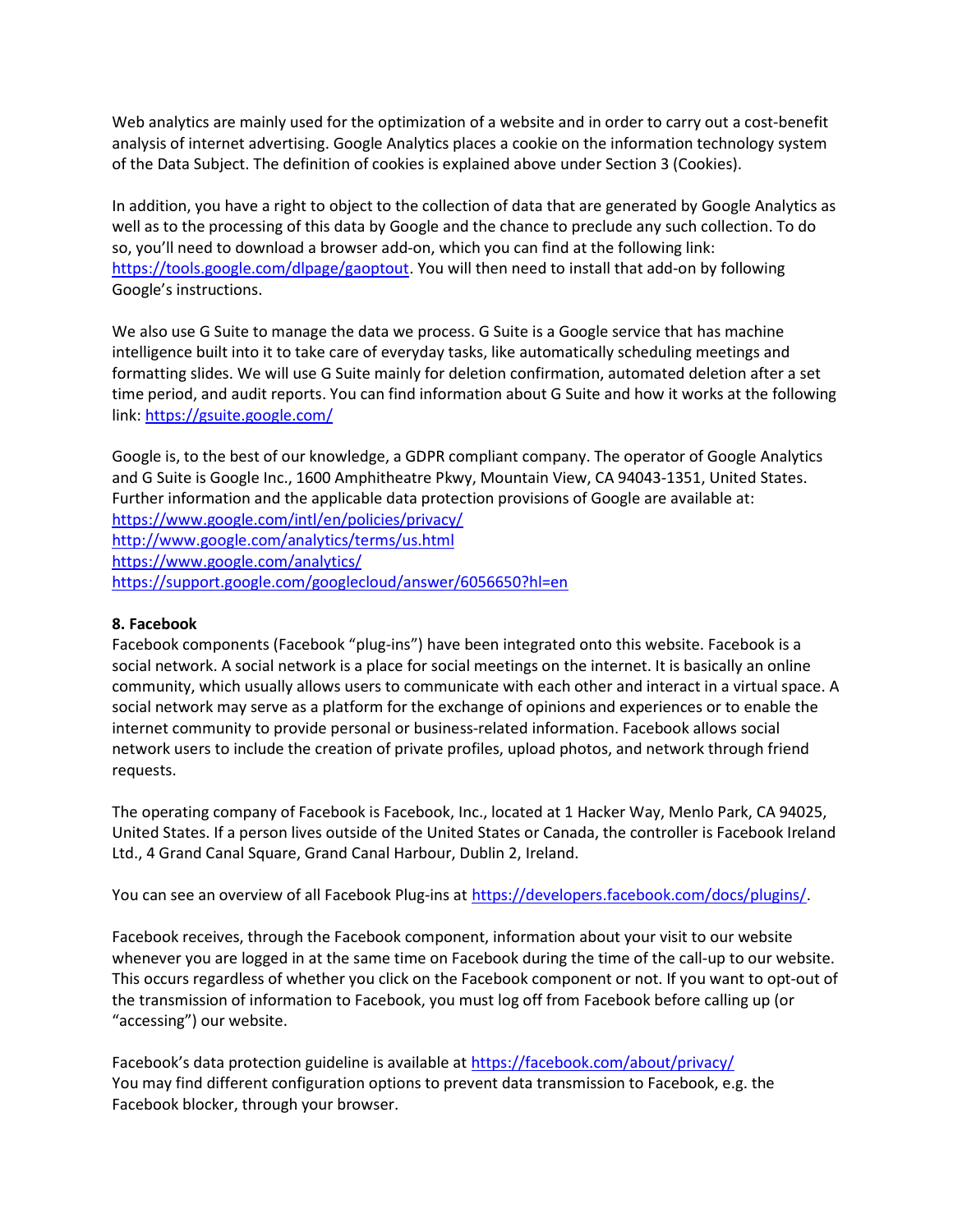#### 9. Twitter

Twitter components (Twitter "plug-ins") have been integrated onto this website. Twitter messages (or "tweets") are available for everyone, including those who are not logged on to Twitter. Tweets are also displayed to "followers" of the respective user. Followers are other Twitter users who follow a user's tweets. In addition, Twitter allows you to address a wide audience using hashtags, links or retweets. The operating company of Twitter is Twitter, Inc., 1355 Market Street, Suite 900, San Francisco, CA 94103, UNITED STATES.

If, while visiting our website, you are logged in at the same time on Twitter, Twitter detects (with every call-up to our website and throughout your whole visit) which specific sub-page of our website you visited. This information is collected through the Twitter component and associated with your respective Twitter account. If you click on one of the Twitter buttons integrated onto our website, then Twitter assigns this information to your personal Twitter user and stores the personal data.

Twitter receives information through the Twitter component on our website only if you are logged in on Twitter at the time of the call-up to our website. This occurs regardless of whether you click on the Twitter component or not. If you wish to opt-out of that transmission of information to Twitter, log off from your Twitter account before a call-up to our website is made.

You can see Twitter's applicable data protection provisions at https://twitter.com/privacy?lang=en

#### 10. LinkedIn

LinkedIn components (LinkedIn "plug-ins") have been integrated onto this website. LinkedIn is a webbased social network that enables users with existing business contacts to connect and to make new business contacts. LinkedIn is currently the largest platform for business contacts and one of the most visited websites in the world.

The operating company of LinkedIn is LinkedIn Corporation, 2029 Stierlin Court Mountain View, CA 94043, UNITED STATES. For privacy matters outside of the UNITED STATES LinkedIn Ireland, Privacy Policy Issues, Wilton Plaza, Wilton Place, Dublin 2, Ireland, is responsible.

If, while visiting our website, you are logged in to LinkedIn at the same time, LinkedIn detects (with every call-up to our website and throughout your whole visit) which specific sub-page of our website you visited. This information is collected through the LinkedIn component and associated with your respective LinkedIn account. If you click on one of the LinkedIn buttons integrated on our website, then LinkedIn assigns this information to your personal LinkedIn user account and stores your personal data.

LinkedIn receives information through the LinkedIn component that you have visited our website only if you are logged in to LinkedIn at the time of the call-up to our website. This occurs regardless of whether you click on the LinkedIn button or not. If you wish to opt-out of that transmission of information to LinkedIn, log off from your LinkedIn account before a call-up to our website is made.

If you want to unsubscribe from e-mail messages, SMS messages and targeted ads, or if you want to manage your ad settings, visit https://www.linkedin.com/psettings/guest-controls. LinkedIn also uses affiliates such as Eire, Google Analytics, BlueKai, DoubleClick, Nielsen, Comscore, Eloqua, and LotameVisit. You can opt out of those cookies by visiting https://www.linkedin.com/legal/cookie-policy.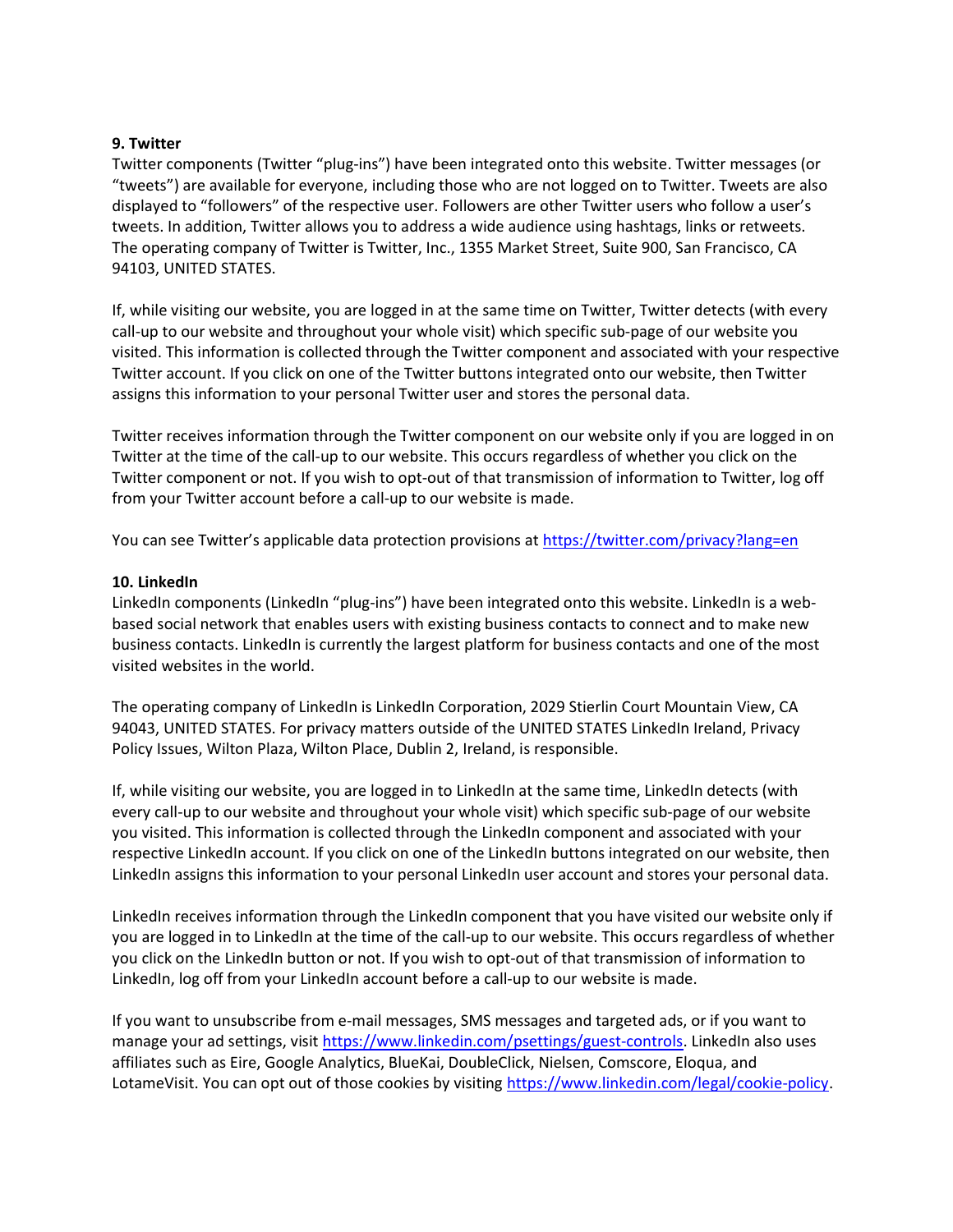LinkedIn's privacy policy is available at https://www.linkedin.com/legal/privacy-policy. LinkedIn's Cookie Policy is available at https://www.linkedin.com/legal/cookie-policy.

### 11. Debitoor

Payments or invoices issued to you are confected using a service called Debitor, which also helps us keep track of payments. Debitor is to the best of our knowledge a GDPR compliant service and we have a Data Protection Agreement in place with them. You can find out more about how Debitor works and their privacy policy at https://debitoor.com/.

# 12. Blog Comments

Third parties may subscribe to comments left on our blog posts. Commenters may subscribe to the comments following his or her comments on a particular blog post.

If you decide to opt-in to blog comments, you will receive an automatic confirmation e-mail. The option to subscribe to comments may be terminated at any time.

# 13. Legal Basis

The legal basis for processing operations for which we obtain consent for a specific processing purpose is Art. 6(1) lit. a GDPR. If the processing of Personal Data is necessary for the performance of a contract to which the you are party, as is the case, for example, when processing operations are necessary for the supply of goods or to provide any other service, the processing will be based on Article 6(1) lit. b GDPR. The same applies to such processing operations which are necessary for carrying out precontractual measures, for example in the case of inquiries concerning our products or services. If we are subject to a legal obligation by which processing of Personal Data is required, such as for the fulfillment of tax obligations, the processing is based on Art. 6(1) lit. c GDPR. Finally, processing operations could be based on Article 6(1) lit. f GDPR. This legal basis is used for processing operations which are not covered by any of the abovementioned legal grounds.

### 14. Legitimate Interests

Where the processing of Personal Data is based on Article 6(1) lit. f GDPR our legitimate interest is to carry out our business in favor of the well-being of our team.

### 15. Retention Period

The criteria used to determine the period of storage of Personal Data is the respective statutory retention period. After expiration of that period, the corresponding data is routinely deleted, as long as it is no longer necessary for the fulfillment of the contract or the initiation of a contract.

### 16. Miscellaneous

The provision of Personal Data is partly required by law (e.g. tax regulations) or can also result from contractual provisions (e.g. information on the contractual partner). Sometimes, to conclude a contract, you may need to provide us with Personal Data, which we may then subsequently have to process. For example, you are obligated to provide us with very specific Personal Data when we sign a contract with you or issue a Project Specification Sheet as defined in our General Terms and Conditions. If the Personal Data were not provided, the contract could not be concluded. Before you provide us with Personal Data, you may contact us to ask us about whether the provision of that Personal Data is required by law or contract or is necessary for the conclusion of the contract, or whether there is an obligation to provide the Personal Data, and the consequences of not providing the Personal Data (when applicable). We will also gladly clarify whether Personal Data will be shared with Vendors (as defined in